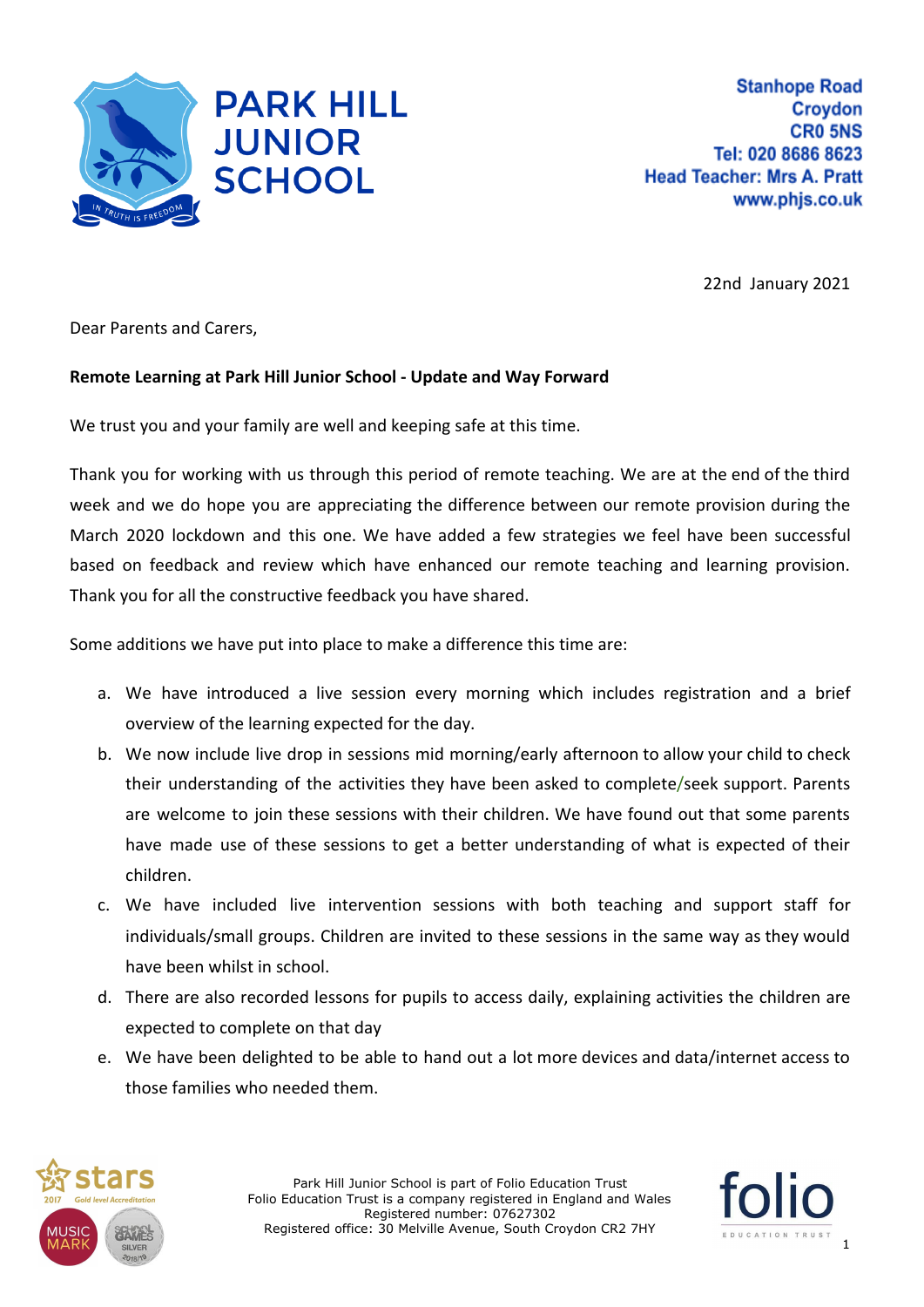Early indications of your responses to the Folio Trust survey sent out last week gives us indications of how you are generally pleased with our remote learning provision. Thank you for taking time out to complete this survey. We really value your feedback. If you haven't had a chance yet, the survey is still open. Below is a sample of comments received from parents who have already completed the survey:

*Park Hill Junior School has been prompt to move online. The staff have started morning registrations and are available to students most times to answer queries.*

It is great that the teacher is registering kids in the morning, forms a routine for the kids, sets *them up for a day and makes them feel like they must complete their tasks. Also, very quick response to any issues and praise for work well done. Definitely better prepared this time round.*

*Attendance time keeps children motivated and engaged, an additional meeting option for children to ask doubts.*

*Class teacher available for discussion or conversation on google classroom.*

*The quality of assignments as well as the feedback provided is fantastic. Also, the daily registration session is well organised. Really appreciate all the work that has been done in making home learning as best as possible.*

*Much better than the last lockdown. Good contact every day with teacher and classmates*

*XXX really enjoys the daily registration and weekly assembly where he gets to feel as though he is in class with his friends and teachers. The communication has been really clear and consistent, which has been so helpful, thank you.*

We have also had some suggestions of ways you feel your children will engage better with their learning at home as highlighted in some of the quotes below:

*More structure to the day.*

*The school could allocate times to teach the children. Currently, they spend about 15 minutes with them and they are then left to do their work.*

*Go for live classes, zoom, interactive classes and teachers need to teach rather than giving sheets.*

*Drop in session later in the day as sometimes they haven't done enough by 11:30 and need help after.*

As we would usually do, we review our provision based on what we have observed happening in the Google Classroom and the feedback we get from you during phone calls, emails, welfare calls and your response in the surveys that we send out. We will address these in chunks as remote learning



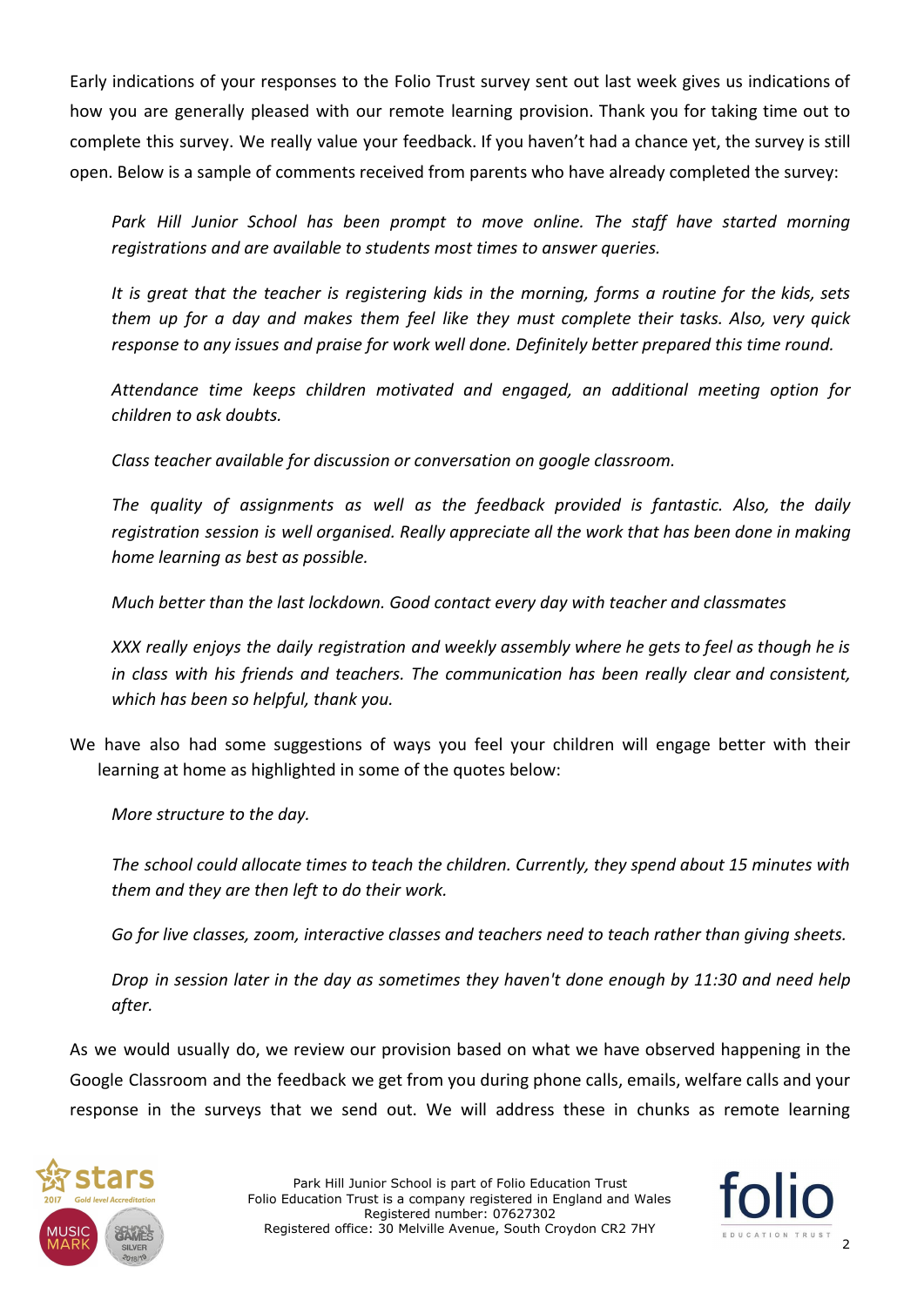progresses, especially as we are unsure of our return to school. Amongst other things, over the next fortnight we will adjust our provision as shown below.

| You said                                           | We will do                                                                                                                                                                                                                                                                                                                                                |
|----------------------------------------------------|-----------------------------------------------------------------------------------------------------------------------------------------------------------------------------------------------------------------------------------------------------------------------------------------------------------------------------------------------------------|
| Live lessons required $-$ very<br>popular response | We are currently offering time at registration for teaching and<br>explanation of tasks. Children currently have the opportunity to<br>ask questions and interact with their teachers. We have reviewed<br>our in- school rota system to enable more time to be spent in<br>these live sessions. We will increase our live sessions from 2 to 3<br>daily. |
| More structure to the day                          | We will produce a suggested timetable for all year groups. This is<br>not mandatory but it would be good for pupils to attend the 3 live<br>sessions during the day.<br>Morning live session including registration.<br>a.<br>b. Mid-morning to noon live 'Drop-In' session.<br>c. Live Plenary session in the afternoon.                                 |
|                                                    | Please see attached timetable.                                                                                                                                                                                                                                                                                                                            |

We value your comments, suggestions and ideas as we work together to ensure every child benefits from remote learning. If you have not yet done so kindly fill in the survey, by clicking on the link below:

<https://forms.gle/gNNcreSjgzt9AC2r5> Thank you so much in helping us to help you.

Below are suggested times to help you structure your day - an A4 version can be found [here](https://resources.finalsite.net/images/v1611323940/folioeducationcouk/ihwbrl2s5jclae9s9vpe/RemoteLearningTimetable-Jan2021.pdf). Please ensure that one or two pieces of work are completed off screen.